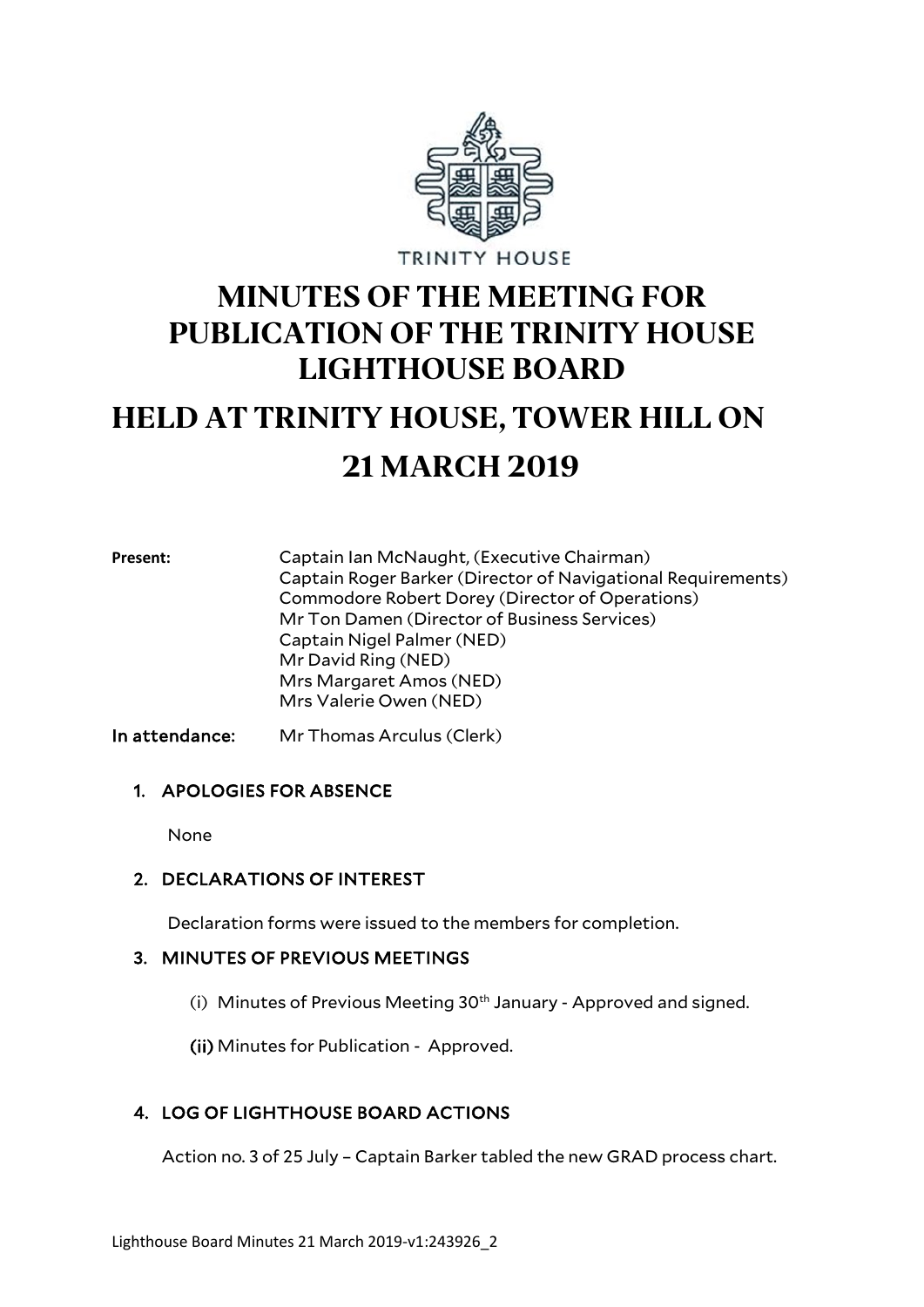Action no. 1 of 31 January 2018 and no 1 of 25 July 2018 - these two actions will be combined. A single report is in production and will be presented to the Board in due course.

Action no. 1 of 30 January 2019 - Commodore Dorey said that the helicopter report will come before the Board prior to the May JSB.

#### 5. HEALTH AND SAFETY MATTERS

Presented by Executive Chairman.

#### 6. BUSINESS PERFORMANCE

Mr Damen presented the KPI report and said that an extended KPI report will come before the Board in May.

Captain Barker presented the AtoN availability statistics advising that these are a three-year rolling average.

In relation to the Channel Light Vessel, Captain Barker explained that this is a waymark rather than a danger mark and explained that there is a problem with a knot of cable on the seabed causing the vessel to be slightly off station, but the important thing is it has been safety assessed and is satisfactory.

## 7. MATTERS ARISING FROM EXECUTIVE DIRECTORS' REPORTS

The Board noted with satisfaction the successful Apprentices' day held recently in Swansea.

# [Action: Commodore Dorey to look at whether certain colleges have been involved]

The Board discussed outstanding insurance claims.

There followed a discussion about the treatment of outstanding insurance claims on the balance sheet.

Cyber Insurance - the Clerk explained investigations, which were ongoing via IGC6 and IGC9 in relation to cyber insurance policies. Captain Palmer said that great care must be taken in relation to policy exclusions and advised taking advice from the P&I Club to ensure we obtain meaningful cover.

PR - with regard to educational visits and outreach events, Captain Palmer asked whether Trinity House is engaged with the Merchant Navy Training Board who have ambassadors doing STEM outreach work.

#### [Action: Clerk investigate further]

GRAD - the Board discussed potentially restricted access to grant funding for GRAD as a result of Brexit.

A discussion followed about the activities of GRAD and the future of DGPS.

Pay dispute - The Board discussed the current ongoing pay dispute with the Unite trade union. Two previous strikes have been called off. The next strike is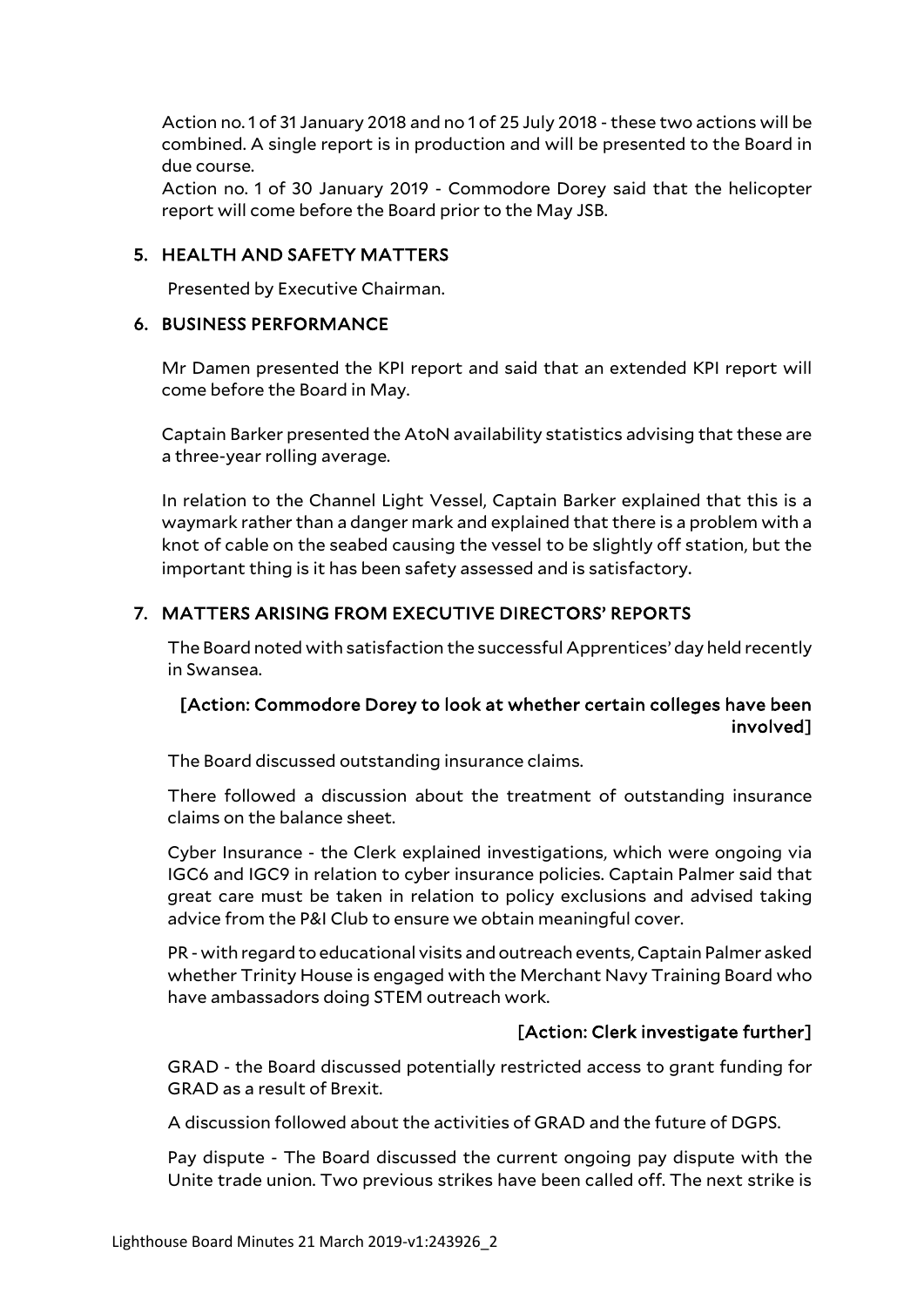planned for 3 April for 24 hours from 1400. A meeting with ACAS will be taking place on Monday at which Unite and Trinity House will be present. A fundamental point is to make sure that Unite understands public sector pay constraints.

Contingency planning is ongoing for the day of the industrial action.

ISO Audit

#### [Action: The Clerk was asked to provide clarification on the improvement in relation to the helicopter operations from the recent ISO audit]

The Clerk explained the minor nonconformity (NCN) raised in relation to holding planned fire evacuations at Trinity House, Tower Hill and measures being taken to address the NCN.

7.1 Operational Action Plan 2018/19

The Board reviewed the Operational Action Plan 2018/19 and was satisfied with progress.

- 7.2 Management Accounts Mr Damen presented the management accounts graphs for February 2019.
- 7.3 Management Accounts– Mr Damen presented the management accounts figures for February 2019.
- 7.4 Significant Budget Variances presented by Mr Damen.
- 7.5 Capital Projects Finances Mr Damen explained that the majority will be spent before financial year end. The risk budget is quite often not spent. A discussion followed about programming to reduce underspending noting that the same topic had been discussed at length in January Lighthouse Board meeting.
- 7.6 Light Dues Mr Damen explained the February was another month when we collected as much as we had predicted despite the container trade declining. On the other hand, there has been more roll on roll off traffic and there is an interesting trend suggesting that RoRo traffic is shifting away from France to other North Sea continental countries.
- 7.7 GRAD Noted.
- 7.8 Commercial income Noted.
- 7.9 Procurement and Supplies Noted.
- 7.10 Budget 2019/20
	- Mr Damen presented his report on the budget for the coming financial year.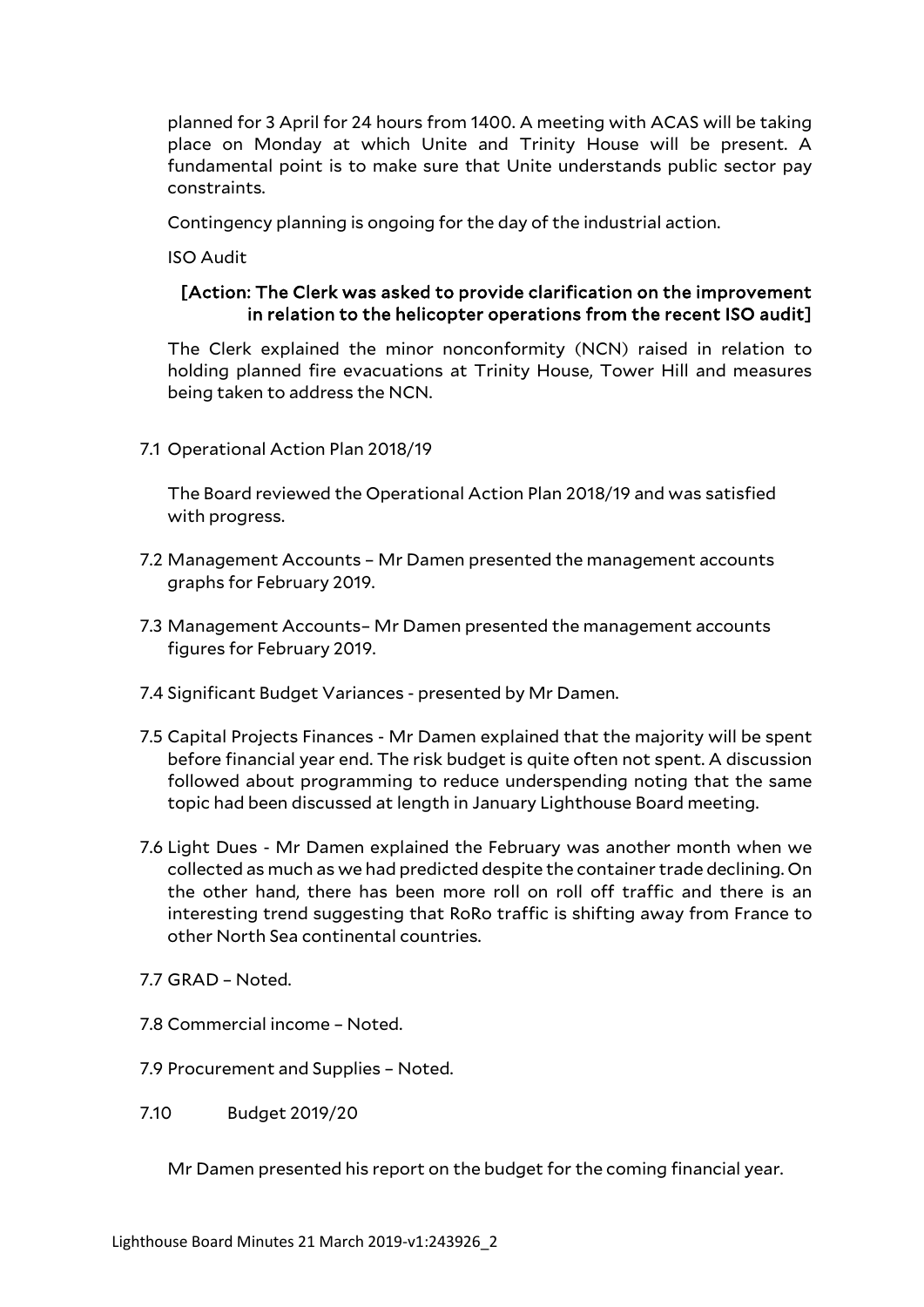The non-pay budget discussions have now been completed and the Executive Committee has agreed and allocated the discretionary items and taken into account the Executive and Operational Reserves.

Report noted.

# 8. AIDS TO NAVIGATION PERFORMANCE

Captain Barker presented the report on aids to navigation performance covering the period 20th of January to 15th March 2019.

Report noted.

#### 9. MATTERS FOR DISSCUSSION

#### 9.1 DfT/Parliamentary Matters

- 9.1.1 The Board discussed the letter from the Permanent Secretary dated 11 March 2019 requesting the Accounting Officer's written assurance of his confidence that Trinity House is commercially ready for EU Exit, and the Deputy Master's reply dated 15 of March 2019.
- 9.2 The Board noted the appointment of Mr Gareth Davies as Director-General International, Security and Environment Group (DfT) and the departure of his predecessor Lucy Chadwick.
- 9.3 Review of Lighthouse Board Objectives 2018-19 (independent from those of the organisation).

The Board reviewed its objectives and was content with progress.

#### 9.4 Corporate Governance

The Executive Chairman presented a letter to the Director-General, which he will deliver by hand tomorrow explaining the proposed changes to the combined role of Executive Chairman and timescales.

The Board discussed the proposed remuneration of the Non-Executive Chair.

## [Action: Mrs Amos will clarify for the other NEDs the method used to calculate the remuneration]

The Board discussed the proposed terms of reference for the selection committee and agreed that the new chair would probably wish to commence a governance review of the Lighthouse Board in due course looking at areas including committee membership, functioning, equality, diversity. The instant priority is to effect the separation of the roles.

#### 9.5 Pay Related Matters

To be discussed at the Remuneration Committee following this meeting.

# 10. STRATEGIC MATTERS